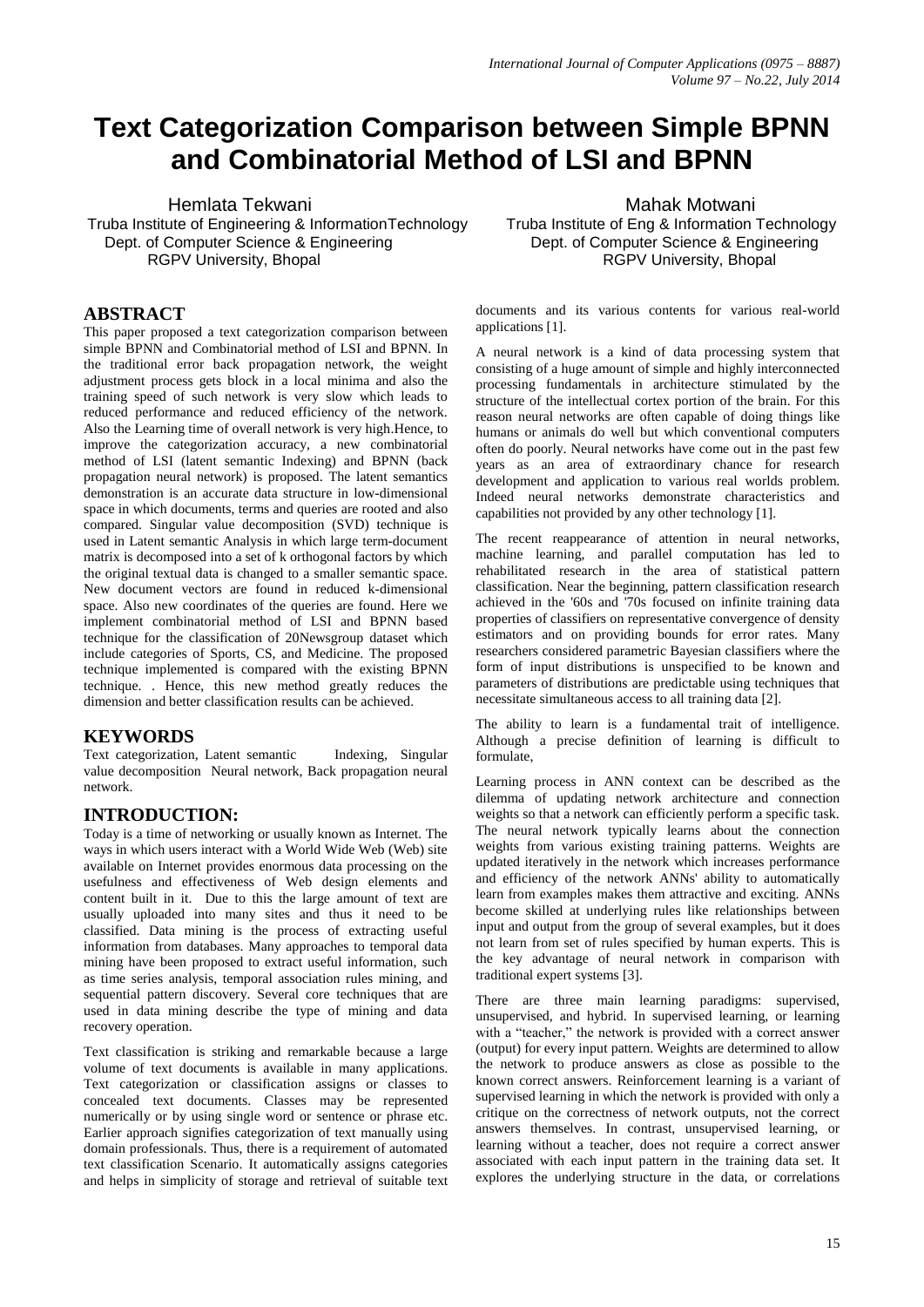between patterns in the data, and organizes patterns into categories from these correlations. Hybrid learning combines supervised and unsupervised learning. Parts of the weights are usually determined through supervised learning, while the others are obtained through unsupervised learning [3].

Learning theory must address three fundamental and practical issues associated with learning from samples: capacity, sample complexity, and computational complexity. Capacity concerns how many patterns can be stored, and what functions and decision boundaries a network can form. Numerous efforts to develop "intelligent" programs based on von Neumann's centralized architecture have not resulted in general-purpose intelligent programs. Inspired by biological neural networks, ANNs are massively parallel computing systems consisting of an extremely large number of simple processors with many interconnections. ANN models attempt to use some "organizational" principles believed to be used in the human [3].

A learning algorithm is an adaptive method by which a network of computing units self-organizes to implement the desired behavior. This is done in some learning algorithms by presenting some examples of the desired input-output mapping to the network. A correction step is executed iteratively until the network learns to produce the desired response. The learning algorithm is a closed loop of presentation of examples and of corrections to the network parameter.

In general, learning can be classified into two types supervised learning and unsupervised learning. In supervised training, both the inputs and the outputs are provided. The network then processes the inputs and compares its resulting outputs against the desired outputs. Errors are then calculated, causing the system to adjust the weights which control the network. This process occurs over and over as the weights are continually tweaked. In unsupervised training, the network is provided with inputs but not with desired outputs. The system itself must then decide what features it will use to group the input data. This is often referred to as self-organization or adaption.

Semi-supervised learning can be applied when limited amount of training data is accessible. Because semi-supervised learning requires less human effort and Gives higher accuracy, it is of great advantage both in theory and in practice. In many Classification Applications labeled Training data are scarce but unlabeled data are plenteous. It is very usable if we can use unlabeled data to aid labeled data in learning a classifier. Semi Supervised learning deals with such problems. Some representative semi-supervised learning methods include Mixture model, EM, Transductive SVM, Cotraining, Graph **Methods** 

LSI (Latent semantic indexing) has been applied to text categorization technique. For the process of retrieval of information to decipher problems of synonymy of various words of natural language, Latent semantic indexing (LSI) is used. The latent semantics representation is an precise data structure in short-dimensional space in which documents, terms and queries are deep-rooted and are compared to understand and solve the problem of synonymy of words. Latent semantic Analysis uses singular value decomposition (SVD) technique in which large term-document matrix is changed into a set of k orthogonal factors so that the unique textual data is converted to a reduced semantic space. Also, new document vectors and new coordinates of the queries are calculated and compared in smaller k-dimensional space [4].

# **LITERATURE SURVEY:**

In the year 1993, Jennifer Farkas proposed "Documents, Concepts and Neural Networks" [6].In this paper the relevance of neural networks to the problem of document classification is investigated. The basic method is to identify sets of keywords in a given set of documents, to group these keywords into semantic similarity classes, which are called concepts*,* and to assign classifiers, according to the conceptual patterns they contain. The back-propagation learning algorithm is applied to the textual documents which are represented numerically in a semantically meaningful way to build a document classifying neural network. The network can be taught to classify natural language text according to predefined specifications.

The network NeuronZ uses the delta learning rule for the purpose of updating the weights of the connections between the processing elements, and to reduce the difference (the delta) between the desired output value and the actual output value of a processing element during a training cycle.

This paper shows that neura l networks provide a new platform for the automatic classification of semantically similar documents with the convergence property of prototype NeuroZ. Hence a better system can be built which distinguishes between relatively complex linguistic patterns and resulting system can classify wider range of documents relative to more heterogeneous topics.

In the year 2007, Ram Dayal Goyal proposed "Knowledge Based Neural Network for Text Classification" [7]. In this paper, A Text Classification approach that combines Naive Bayesian text classification technique and neural networks is proposed. The author use Naive Bayesian classifier at first which has the linear separating surfaces, then the separating surfaces are modified using neural network to find better separating surfaces and hence better classification accuracy over validation data can be achieved .

The Bayesian method is highly appropriate for text classification but it suffers from a number of problems. When there is large number of categories, lack of uniformity in training data becomes a big problem. Presence of noisy data outliers creates many problems. Also, when documents are very small, the problem becomes more arduous. Some nodes may get less training documents, while other may get a very large number so these problems are solved in the proposed technique.

Sometimes, a large volume of training data is available but no prior knowledge is available and sometimes, a strong prior knowledge is available but training data is not sufficient. Thus, this paper focuses on the systems that take prior knowledge as an explicit input and learn using a combination of inductive as well as analytical learning. This paper focuses on learning problems which vary by availability of training data and prior knowledge. Basically, there are two types of learning

Combination of "Analytical" and "Inductive" learning gives more advantages so the author has applied the same technique for text classification purpose as well. .A neural network is constructed with initial weights learned using Naive Bayesian classifier. This neural network starts with an accuracy of Naive Bayes. It gives improved accuracy.

In the year 2006 Zhihang Chen, Chengwen Ni and Yi L. Murphey proposed "Neural Network Approaches for Text Document Categorization" [8]. This paper proposes research in text document categorization using a categorical neural network system and a hierarchical neural network system A single neural network not sufficient to provide good classification or efficient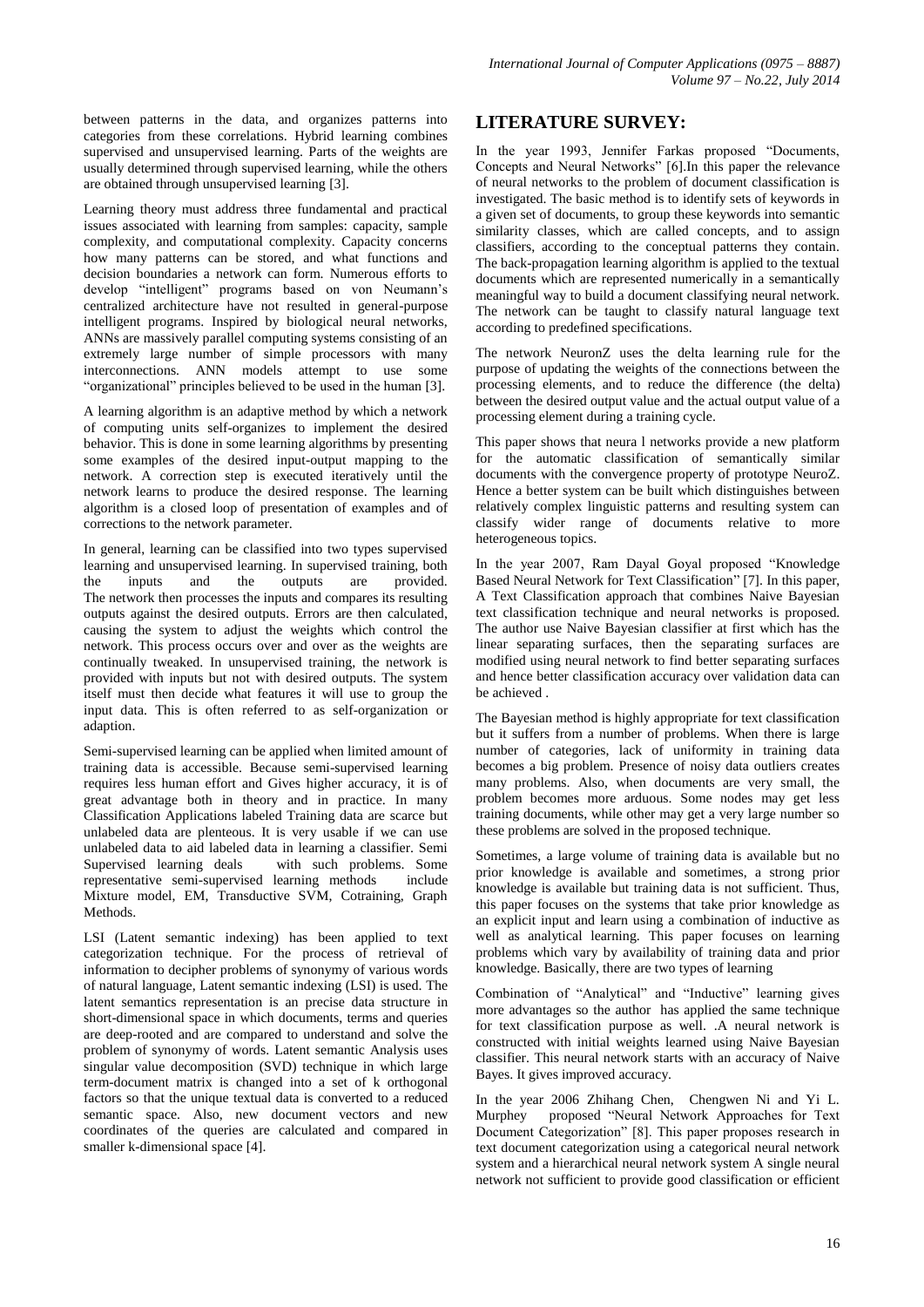training because in text document categorization the feature spaces have high dimensions, training data are large and the categories are many so the author present a hierarchical neural network system and a categorical neural network system for document classification because it gives the highest accuracy in document categorization.

This paper shows an application in engineering diagnostic document categorization that the two proposed systems are more operative, effective and efficient than a single neural network, and the hierarchical neural network system gives the utmost accuracy in text document categorization.

Neural networks, Support vector machines, Genetic programming, Kohonen type self-organizing maps, Selforganizing maps, Fuzzy k-mean, Hierarchical Bayesian clustering, Bayesian network classifier and Naive Bayes classifier are machine learning techniques which have been actively explored for text document classification and categorization. Such techniques when applied in text document categorization enormous training data are found, diverse categories are found and also feature spaces have soaring dimensions. Due to this combination system training becomes highly complicated and it takes long training time and also lowers system performances.

In terms of system performances including categorization accuracy, training time and query time, It is shown that hierarchical and categorical system approaches are better than the single neural network approach .The hierarchical approach gives a significant lead in document categorization accuracy, and reasonable training and query time, therefore it is best suited by text document categorization when high dimensional feature spaces and a large number of categories are involved.

In the year 2006, Zhan Wang, Yifan He and Minghu Jiang proposed "A Comparison among Three Neural Networks for Text Classification" [9]. This paper examines the effectiveness of three neural networks, the Competitive network, the Backpropagation (BP) network and the Radial Basis Function (RBF) network in text classification. The three networks are used for Pattern classification and function approximation. The Competitive Network is a kind of unsupervised learning which is used in data clustering. The BP network and RBF network are widely used among artificial neural networks for automatic text classification.

Text classification is a process to decide the category automatically based on the content of the texts. It is necessary to categorize huge amount of data available on web server. Fundamentally, feature selector and text classifier are two parts used for text classification. Feature selector reflects to set of features and the classifier classifies the feature vector to the category it belongs. Many techniques can be used in feature selection to improve accuracy and to reduce the dimension of the feature vector and hence the time of computation will be minimized.

In the Year 2007, Cheng Hua Li and Soon Cheol Park proposed "Neural Network for Text Classification Based on Singular Value Decomposition"[10]. In this paper a new text classification models based on artificial neural networks (ANN) and Singular Value Decomposition (SVD) has been proposed.

Training of the neural network is done by Multi-Output Perceptron Learning Algorithm (MOPL) and Back-Propagation Neural Network (BPNN). Since the information provided by many labeled samples is very limited, Hence Singular value decomposition technique is introduced and used in this paper.

Singular Value decomposition is used for the extraction of features from large set of data.

The introduction of Singular value decomposition overcomes the problem existing in commonly used vector space model method for text representation. The proposed methodology reduces the vector spaces and training time in both BPNN and MOPL. The result analysis shows that the proposed algorithms has better performance as compared to the existing SVD systems.

In the Year 2003, Tim Andersen, Wei Zhang proposed "Features for Neural Net Based Region Identification of Newspaper Documents" [11]. Tim Anderson and Wei Zhang proposed a new technique of Newspaper document and non region text identification using features of neural netwrok. In this paper, neural network based approach is used for region classification which is a significant step in document image analysis of newspaper documents.

Document image analysis is used to categorize text, graphics and pictures in images and extract useful information out of it. There are two categories of document image analysis which are Textual processing which deals with Text components and nontextual processing which deals with the non-text components of a document image. Basic Goal in textual processing is to divide the content into headline components and paragraph components and then link all the components together. For non-textual components separation is done into graphics and photos .

This paper specifies features for non-text region identification which helps in analysis and processing of image. Also, it is proved that with multiple output nodes in the neural network, Region classification can be done with better accuracy. Classification accuracy of this proposed algorithm can also be enhanced by using contextual information and features of the adjacent regions.

In the year 2011 Suvad Selman, Alma Husagic-Selman proposed "Multilayered Feed forward Neural Networks as a Tool for Distinction of the Authors of Texts" [12].In this paper, multilayered feed forward neural network is used to identify the author of a text. The algorithm is based on feed forward multi layer neural network. The multi layered network consists of a number of input layers and output layers. These layers are used for the distinction of author's text in the document. The computational complexity is solved by dividing it into a number of computationally simple tasks where the input space is divided into a set of subspaces and then combining the solutions to those tasks.

In this paper, Author focuses on the principal aim of author distinction which is to extract uncertainty about the author of some text, which can be used in literary tasks of textual analysis for works edited, translated, with disputed authorship or anonymous, but also with forensic aspect in view to detect plagiarism, forgery of the whole document or its constituent parts, verify ransom notes, etc.

In this paper it is described that there are used style markers which are used to find writer invariants which are based on textual Properties belonging to either of four categories: lexical, syntactic, structural, and content-specific. Lexical descriptors provide statistics of total number of words or characters, average number of words per sentence, characters per sentence or characters per word, frequency of usage for individual letters or distribution of word length. Syntactic features reflect the structure of sentences, which can be simple or complex, or conditional, built with punctuation marks. Structural attributes express the organization of text into paragraphs, headings, signatures, embedded drawings or pictures, and also special font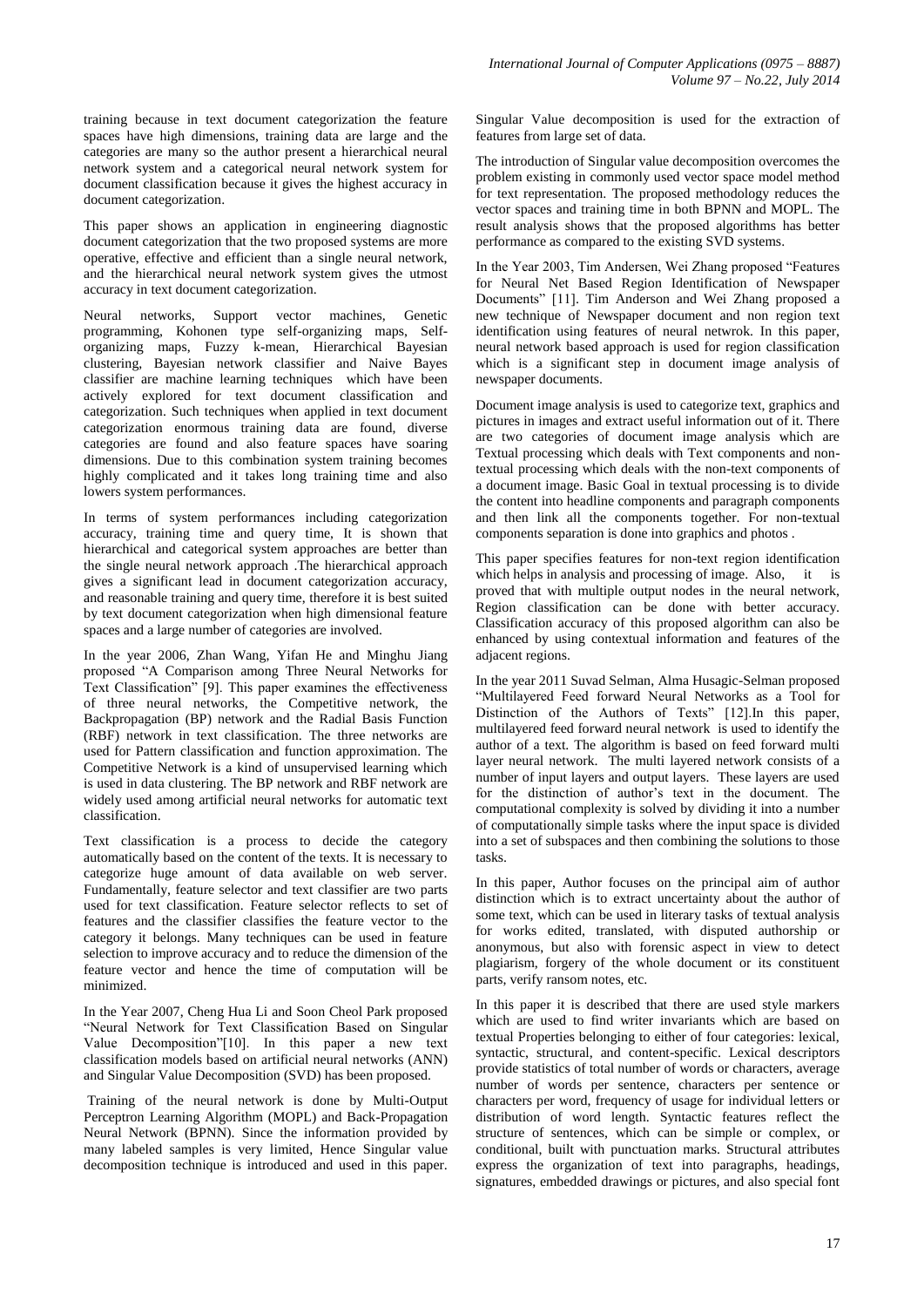types or its formatting that go with layout. Content-specific properties recognise some keywords: words of special meaning or significant importance for the given context.

This paper concerning author identification analysis shows efficiency of an Artificial Neural Networks when they applied in classification tasks.The proposed algorithm implemented here is used for the distinction of author's text using neural network and the technique used for the feature extraction is efficient in terms of error rate and training rate and also the time computation is less.

In the year 2010, Qiuming Ma, Zhiguang Qin, Fengli Zhang, Qiao Liu proposed "Text Spam Neural Network Classification Algorithm" $\left[13\right]$  Here in this paper text spam classification using neural network is proposed. Email spam, also known as junk email or unsolicited bulk email (UBE), is a subset of electronic spam involving nearly identical messages sent to numerous recipients by email. Clicking on links in spam email may send users to phishing web sites or sites that are hosting malware. Spam email may also include malware as scripts or other executable file attachments. Definitions of spam usually include the aspects that email is unsolicited and sent in bulk. One subset of UBE is UCE (unsolicited commercial email). The junk email problem is rapidly becoming unmanageable, and threatens to destroy email as a useful means of communication ensure a correct mapping between the features and the classes.

This work presents a supervised learning algorithm based on Neural Network. Even though some AIS for classification have been developed, this model has a unique feature; it includes the local feature selection mechanism. The aim of feature selection is to reduce the dimension of the input vector by the selection of a feature (variable) subset which describes the object in the best manner and ensures the best Quality of the learning model.

The training corpus is spllited into a number of feature vector space so that during the testing of these spams the features can be classified. Also, cross validation methods are used to examine simulation results of the network simulation results of the network.

In the year 2011, Diganta Saha proposed "Web Text Classification Using a Neural Network" [14]. Here, an efficient implementation of web text classification system is proposed with the help of neural network technique. This classification technique is used for classification of English text documents, depending on the content of these documents. The Classifier classifies the documents into a number of classes whose number is not known. The neural network specified here consists of input layers and an output layer. The input layers are equal to the number of features in the input pattern and the output layer is equal to the number of clusters present other ouput nodes and the remaining input unlabelled nodes.

The proposed algorithm implemented here is used to classify given text documents into different classes and here it is specified that the total number of classes existing in the dataset is not known a priori.

The proposed algorithm implemented here provides 100% accuracy rate when the dataset taken is very large.

In the year 2009, Jingwen Tian, Meijuan Gao, and Yang Sun proposed study on classification techniques using fuzzy systems [15]. In this paper, first of all, First of all the Structure of fuzzy neural network is constructed for classification of various texts present on web. Also, the Levenberg-Marquart optimizing algorithm is adopted for training of fuzzy neural network, and it

is shown that convergence rate and the classification accuracy of text classification is improved.

This paper has proven that the advantages of Fuzzy Theory and Neural Networks can be seen in Fuzzy Neural Networks and hence the Fuzzy Neural networks have better Self-adapting and approaching learning ability and also the better processing of Fuzzy information is possible in Fuzzy Neural Networks in comparison with BPNN networks

## **PROPOSED METHODOLOGY:**

The Traditional BPNN plays an imperative role in the neural networks as a tool to resolve wide kinds of problems These feed forward nets consist of at least three layers (one input, one output, and at least one hidden layer) and use back propagation as learning mechanism.

The training of a network by back propagation involves several stages: calculation of input and output value, calculation of activation function, target function and back propagation of the associated error, the adjustment of the weight and the biases.

## **Semantic vector space generation with the help of Latent Semantic Indexing Technique.**

Latent Semantic Indexing (LSI) is a technique that projects the original high dimensional document vectors into a space with ''latent'' semantic dimensions. Once a term by document matrix is constructed, LSA requires the SVD of this matrix to construct a semantic vector space which can be used to represent conceptual term-document associations.

LSI is an approach for automatic indexing and retrieval of documents based on the notion of concept. Founded on the vector space model (VSM), it was designed to overcome fundamental challenges such as retrieving documents based on the conceptual content, where individual words would provide unreliable evidence about the conceptual topic or meaning of a document.

### **Singular value decomposition**

SVD is a well-developed method for extracting dominant features of large data sets and for reducing the dimensionality of the data. First of all a term document matrix can be constructed. Once a term by document matrix is constructed, SVD is used to decompose the term by document matrix to construct a semantic vector space which can be used to represent conceptual termdocument associations.

- Term-document matrix is *mn* matrix where *m* is number of terms and *n* is number of documents
- row of term-document matrix = term
- $\text{column of term-document matrix} = \text{document}$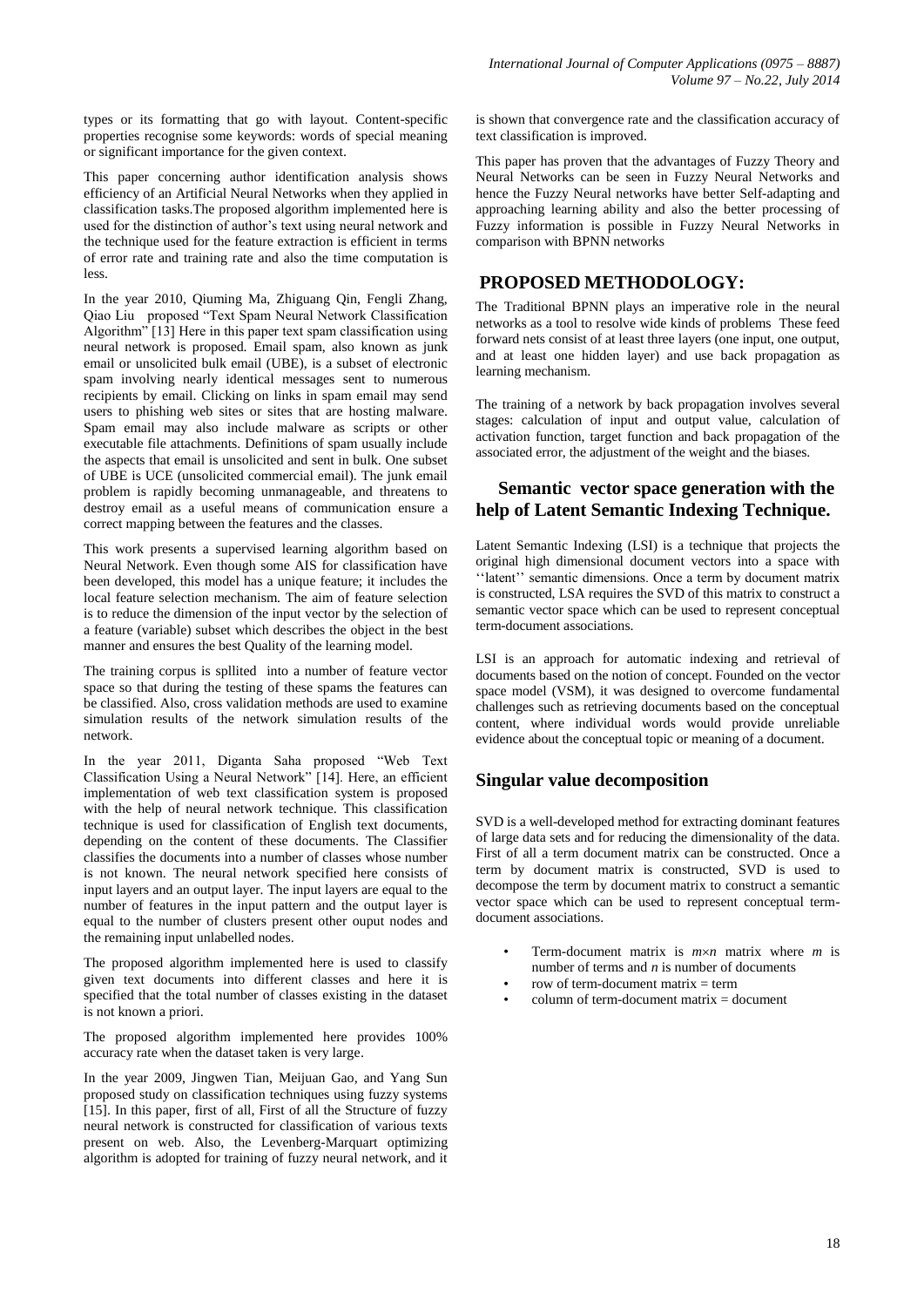$$
A = \begin{bmatrix} d_1 & d_2 & d_n \\ \downarrow & \downarrow & \downarrow \\ a_{11} & a_{12} & \cdots & a_{1n} \\ a_{21} & a_{22} & \cdots & a_{2n} \\ \vdots & & & \vdots \\ a_{m1} & a_{m2} & \cdots & a_{mn} \end{bmatrix} \begin{matrix} \leftarrow t_1 \\ \leftarrow t_2 \\ \vdots \\ \leftarrow t_m \end{matrix}
$$

For every  $m \times n$  matrix A there is singular value decomposition (SVD)

$$
A = U \Sigma V^T
$$

U orthogonal m×m matrix whose columns are left singular vectors of A

 $\Sigma$  diagonal matrix on whose diagonal are singular values of matrix A in descending order

 V orthogonal n×n matrix whose columns are right singular vectors of A.

For LSI truncated SVD is used

$$
A_{k} = U_{k} \Sigma_{k} V_{k}^{T}
$$

Where,

 $U_k$  is m×k matrix whose columns are first k left singular vectors of A

 $\Sigma_k$  is k×k diagonal matrix whose diagonal is formed by k leading singular values of A

 $V_k$  is n×k matrix whose columns are first k right singular vectors of A

Rows of  $U_k$  = terms Rows of  $V_k$  = documents

### **RESULT ANALYSIS:**

To perform the experiment of our proposed methodology we use three categories of 20Newsgroup datasets i.e. sports document dataset, C.S document dataset and medicine document dataset. Each of the datasets contains 100 documents in which we use 60 documents for training and 40 documents for testing.

Various results were computed by applying only BPNN algorithm firstly and Then Combinatorial method of BPNN and LSI was applied. Results were computed based on precision, recall and f-measure to check the accuracy of the algorithm. The performance of our categorization system is evaluated by precision, recall and F-measure.

P= No of correctly classified documents No of correctly retrieved documents

R= No of correctly classified documents Total No of Relevant documents

$$
F-MEASURE = 2*P*R
$$
  

$$
\frac{P+R}{P+R}
$$

| <b>Dataset</b> | <b>Precision</b> | <b>Recall</b> | <b>F-measure</b> |
|----------------|------------------|---------------|------------------|
| sports         | 0.9563           | 0.6843        | 0.797752152      |
| <b>CS</b>      | 0.9362           | 0.7348        | 0.823362968      |
| medicine       | 0.9175           | 0.6952        | 0.79102871       |

Table 1. Result Analysis of proposed work

| <b>Cluster</b>              | <b>Precision</b> | <b>Recall</b> | <b>F-measure</b> |
|-----------------------------|------------------|---------------|------------------|
|                             | 0.8453           | 0.6843        | 0.75632687       |
|                             | 0.8563           | 0.7354        | 0.791258428      |
| $\mathcal{D}_{\mathcal{A}}$ | 0.8452           | 0.7653        | 0.803268004      |
| 3                           | 0.9653           | 0.6943        | 0.807673885      |
|                             | 0.9654           | 0.7431        | 0.839787814      |
|                             | 0.9874           | 0.6854        | 0.80913912       |

Table 2. Result Analysis of Proposed work on Sports Dataset

| <b>Cluster</b> | <b>Precision</b> | <b>Recall</b> | <b>F-measure</b> |
|----------------|------------------|---------------|------------------|
| 0              | 0.9254           | 0.6523        | 0.7652132        |
|                | 0.9385           | 0.6754        | 0.7855046        |
| 2              | 0.9472           | 0.6843        | 0.7945681        |
| 3              | 0.9513           | 0.6932        | 0.8019959        |
|                | 0.9643           | 0.7154        | 0.8214088        |
|                | 0.9853           | 0.7254        | 0.8356072        |

Table 3. Result Analysis of Proposed Work on CS Dataset

| <b>Cluster</b> | <b>Precision</b> | <b>Recall</b> | <b>F-measure</b> |
|----------------|------------------|---------------|------------------|
|                | 0.8953           | 0.6743        | 0.769241577      |
|                | 0.8974           | 0.6831        | 0.775721531      |
| 2              | 0.9353           | 0.6943        | 0.796979369      |
| 3              | 0.9574           | 0.7104        | 0.815609737      |
|                | 0.9683           | 0.7357        | 0.836124777      |
|                | 0.9854           | 0.7467        | 0.849602425      |

Table 4. Result Analysis of Proposed Work on Medicine Dataset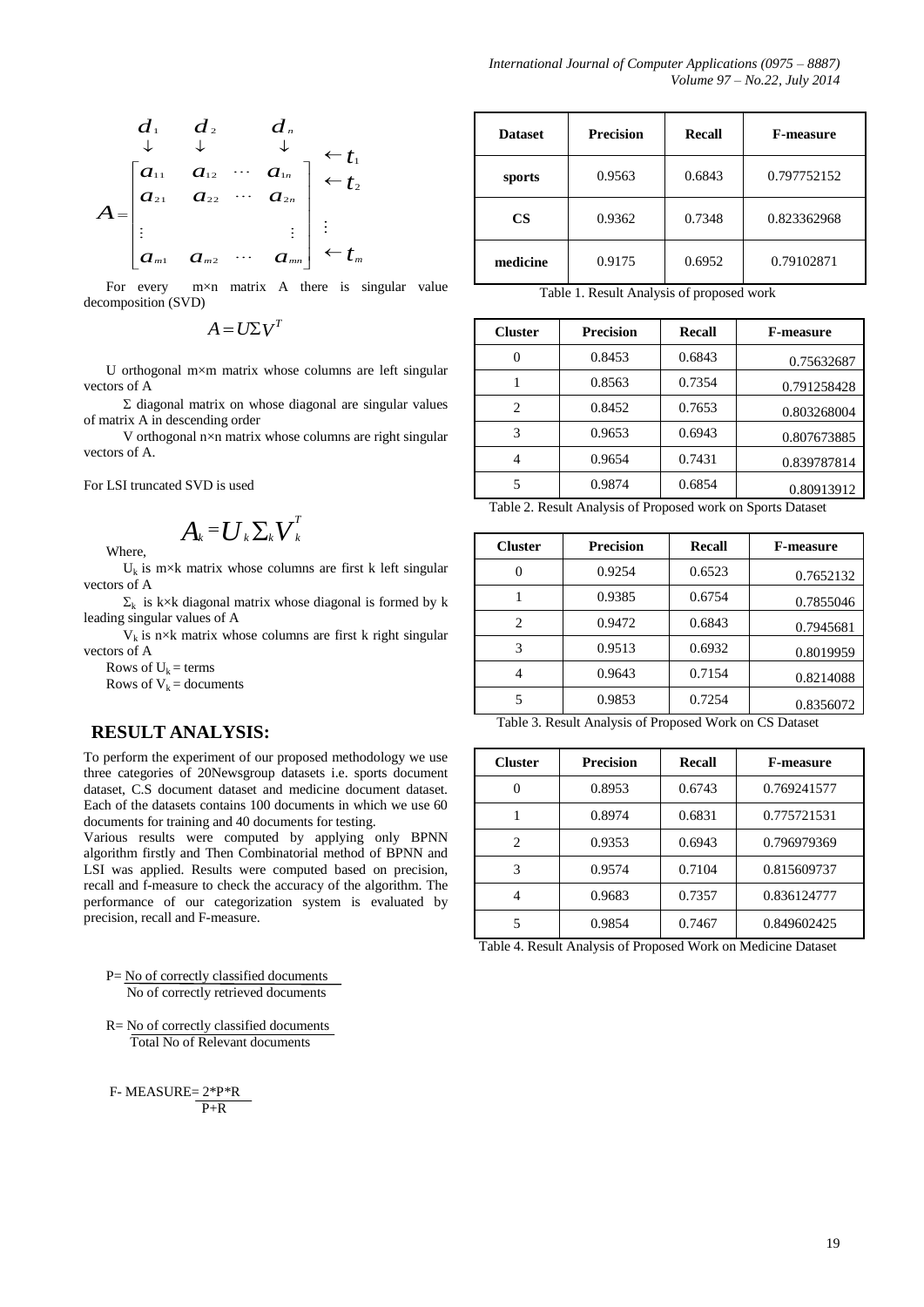

Figure 1. Comparison of Precision,recall and F-measure on different dataset for proposed work



proposed work for BPNN and LSI-BPNN







Figure 4. Comparison of F-measurel on different dataset for proposed work for BPNN and LSI-BPNN

### **CONCLUSION:**

The main aim is to test the classification accuracy on a set of documents based on the combinatorial method of LSI with BPNN. The results are then compared with the existing BPNN algorithm which is also used for the classification of text documents. The introduction of LSI reduces the dimension significantly and overcomes the troubles present in commonly used vector space model method for text depiction. The result analysis shows the performance of the proposed methodology.